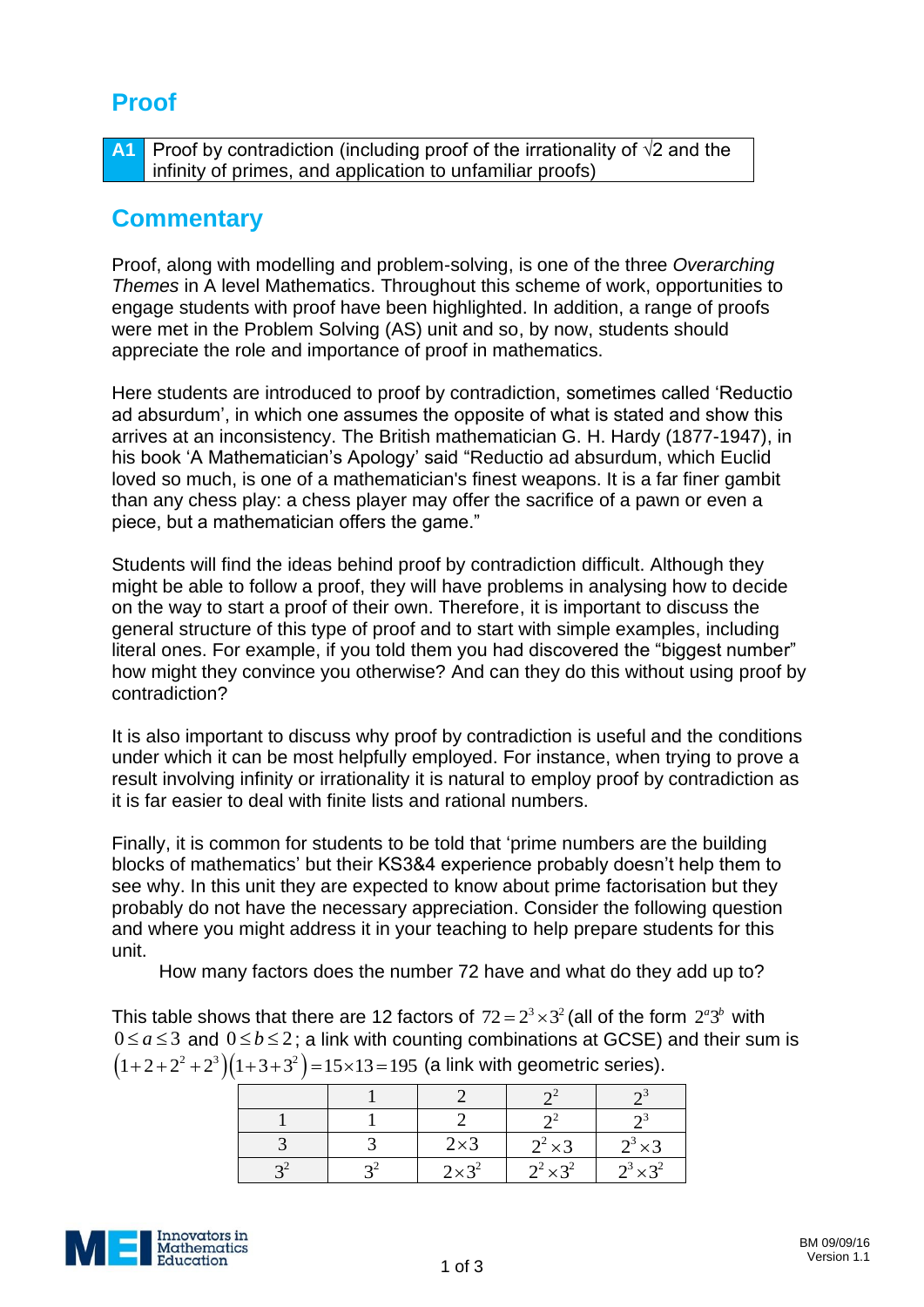## **Sample MEI resource**

The irrationality of  $\sqrt{2}$ ' (which can be found at

<https://my.integralmaths.org/integral/sow-resources.php>) is designed to help students focus on aspects of proof by contradiction. Students need to arrange the 22 cards to make two coherent proofs. There are opportunities for critiquing and extending.



## **Effective use of technology**

| n  | 2n^2 | sqrt(2n^2)  |
|----|------|-------------|
| 1  | 2    | 1.414213562 |
| 2  | 8    | 2.828427125 |
| 3  | 18   | 4.242640687 |
| 4  | 32   | 5.656854249 |
| 5  | 50   | 7.071067812 |
| 6  | 72   | 8.485281374 |
| 7  | 98   | 9.899494937 |
| 8  | 128  | 11.3137085  |
| 9  | 162  | 12.72792206 |
| 10 | 200  | 14.14213562 |
| 11 | 242  | 15.55634919 |
| 12 | 288  | 16.97056275 |
| 13 | 338  | 18.38477631 |
| 14 | 392  | 19.79898987 |
| 15 | 450  | 21.21320344 |
| 16 | 512  | 22.627417   |
| 17 | 578  | 24.04163056 |
| 18 | 648  | 25.45584412 |

Using a spreadsheet, investigate when  $2n^2$  is close to a perfect square. This will give good rational approximations to  $\sqrt{2}$  .

For example, the three highlighted cells here show that

$$
2 = \frac{50}{25} \approx \frac{49}{25} = \left(\frac{7}{5}\right)^2 \implies \sqrt{2} \approx \frac{7}{5}
$$

$$
2 = \frac{288}{144} \approx \frac{289}{144} = \left(\frac{17}{12}\right)^2 \implies \sqrt{2} \approx \frac{17}{12}
$$

$$
2 = \frac{578}{289} \approx \frac{576}{289} = \left(\frac{24}{17}\right)^2 \implies \sqrt{2} \approx \frac{24}{17}
$$

How good an approximation to  $\sqrt{2}$  can students find?

What about approximations to other irrational numbers such as  $\sqrt{3}$  and  $\sqrt[3]{10}$ ?